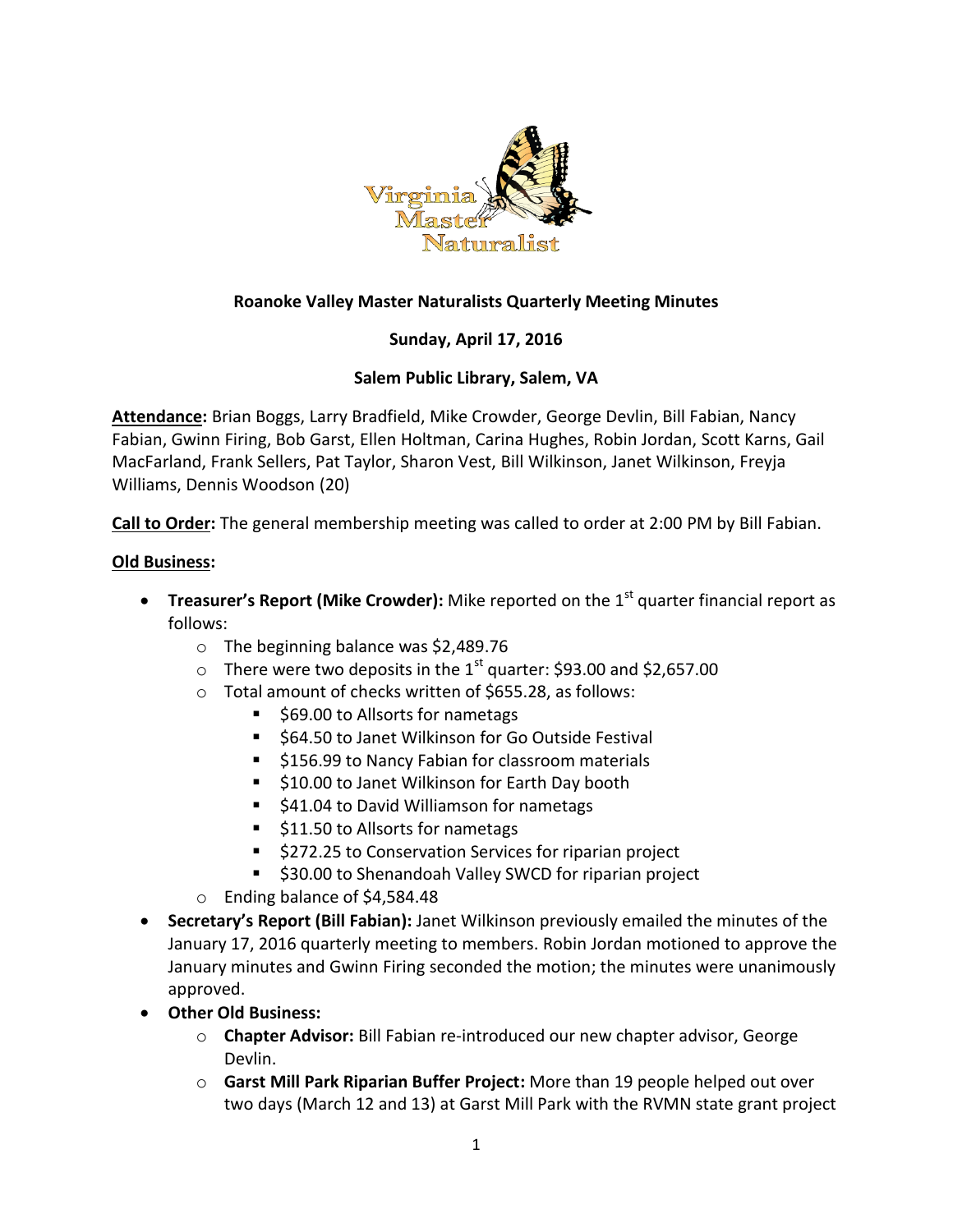to replant the riparian buffer. On March 12, VMNs removed invasive multiflora rose and prepared the area for planting. On March 13, 75 seedlings were planted, using 50 tree tubes along a 250 ft. area along both sides of the creek. Live stakes were also planted along the creek banks, in an effort to stabilize the banks. Students from Hidden Valley High School environmental and key clubs helped out on March 13. The Roanoke Times put a submitted write up and pictures on the SWOCO blog (the southwest county neighborhood newspaper).

George checked on the plantings on April 16 and reports that the elderberry and arrow wood are thriving. The spicebush does not look good after last week's freeze. The buttonbush has not changed in appearance since it was planted. Roanoke County installed fencing to protect the planted area on both sides of the creek. The plantings need to be watered at least once per week, so if anyone is at Garst Mill Park, the plantings can be watered using a bucket and creek water.

The Roanoke County Therapeutic Recreation Program has asked RVMN to assist with a tree planting on April 29 from 10:30 AM - 12:30 PM. George purchased 5 foot tall tree tubes and the seedlings are being provided for free through the Arbor Day project. The county will designate accessible locations where the trees will be planted.

Further work will be done in the future at Garst Mill Park and at Green Hill Park to place plant identification labels and trail markers.

- o **Roanoke County Park Partners Project:** George Devlin mentioned that Roanoke County is willing to have RVMN perform additional work at Garst Mill Park as Park Partners (e.g., spread mulch).
- o **Earth Day:** Janet Wilkinson is coordinating the logistics for the RVMN booth at Earth Day on Saturday, April 23. The event runs from 10:00 AM – 3:00 PM at River's Edge Park in Roanoke. Janet has sent emails with more details regarding volunteering for the event.

Brian Boggs is coordinating the booth activity (providing free seedlings to the public). Brian has obtained 100 crab apple, 100 hazelnut, and 300 short leaf pine seedlings from Joseph Boswell at the Department of Forestry. We will be displaying a Department of Forestry sign at the booth as well as RVMN signs. Brian will pick up the seedlings on Thursday, two days before the event.

- o **Election of New Officers:** New chapter officers will be elected at the quarterly meeting in July. Please let Nancy Fabian know if you are willing to be President or Vice President. The following members have expressed interest in these offices:
	- Frank Zeller Treasurer
	- Scott Karns Secretary
	- Brian Boggs Marketing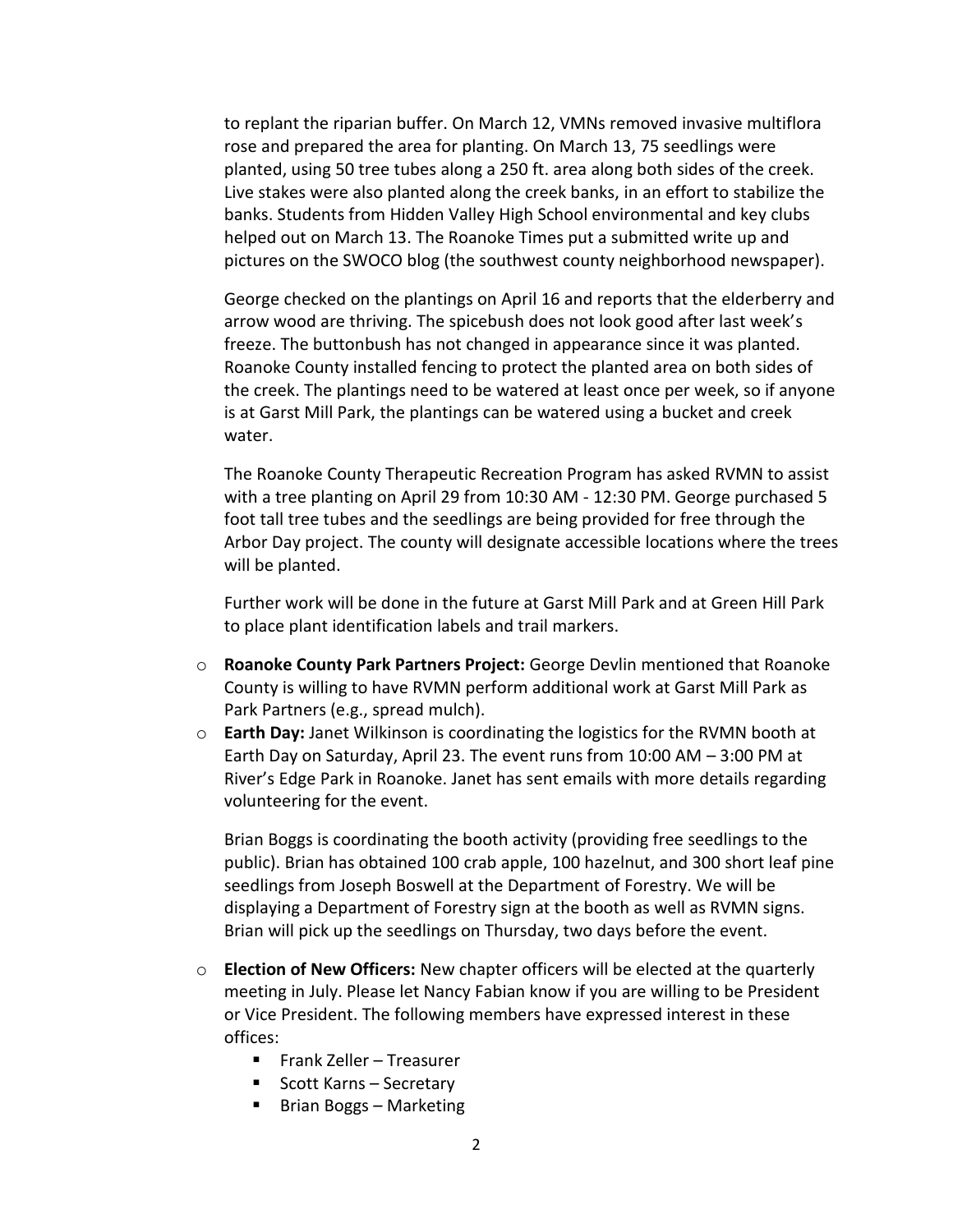- o **Third Quarterly Meeting and Picnic in July:** Possible locations for the picnic and meeting to be held on Sunday, July 17 at 2:00 PM were discussed. It was decided that Janet Wilkinson will look into reserving (or renting) a picnic shelter, preferably at Garst Mill Park (preferred because of our involvement with this park through the riparian buffer project). The backup locations are Green Hill Park or Mill Mountain. As was done last year, the chapter will purchase chicken and the other food items will be potluck, brought by the members. Nancy Fabian will send out a notice in advance of the July potluck to coordinate who is bringing what.
- o **VMN Logo Items:** Nancy Fabian stated that VMN logo items are available for \$15 each. As supplies/sizes are currently limited, an order for more items needs to be placed. Scott Karns volunteered to coordinate this effort by contacting High Peaks to check availability of both cotton and moisture-wicking shirts and hats. Scott will email members to see who is interested in ordering apparel.
- o **State VMN Update:** Michelle Prysby is the new program coordinator for the state VMN.

### **Subcommittee Reports:**

- o **Curriculum Committee (Nancy Fabian):** Twenty-six trainees (27 trainees were accepted; a few applications were rejected) are half way through this year's class. The practical exam is Saturday, May 21 at the Fabian's house (volunteers are needed).
- o **Projects Committee (Robin Jordan):** Robin Jordan (Projects Committee Chair) will try to find out about volunteer opportunities/events and email them to members.
	- **Center in the Square:** Freyja Williams reminded members that there are currently two opportunities available for volunteer hours at CITS: tank team docent and the monthly education table. The next monthly table is tentatively scheduled for June 12, but Freyja will confirm this date by sending an email.
	- **Roanoke Appalachian Trail Club Volunteer Opportunities:** Carina Hughes updated the group about RATC volunteer opportunities. The Appalachian Trail Conservancy is a national conservation group in charge of AT lobby, policy, land acquisition, and maintenance. The ATC has employees from Georgia to Maine (locally, Kathryn Herndon). RATC volunteers maintain the trail, not ATC employees. The RATC is in charge of 121 miles of the AT. The best way to be informed of volunteer opportunities is to join the RATC Meet Up group online. Brian Boggs is already part of the Meet Up group and will email chapter members when significant volunteer opportunities arise. Carina stated that one does not have to be a member of the RATC to participate in the work hikes. Saturday, June 11 is the next training for volunteer ridge runners for the McAfee's Knob Task Force. The Task Force is a good way to get a large number of hours on one day each month (usually a shift is 9:00 AM – 1:00 PM).